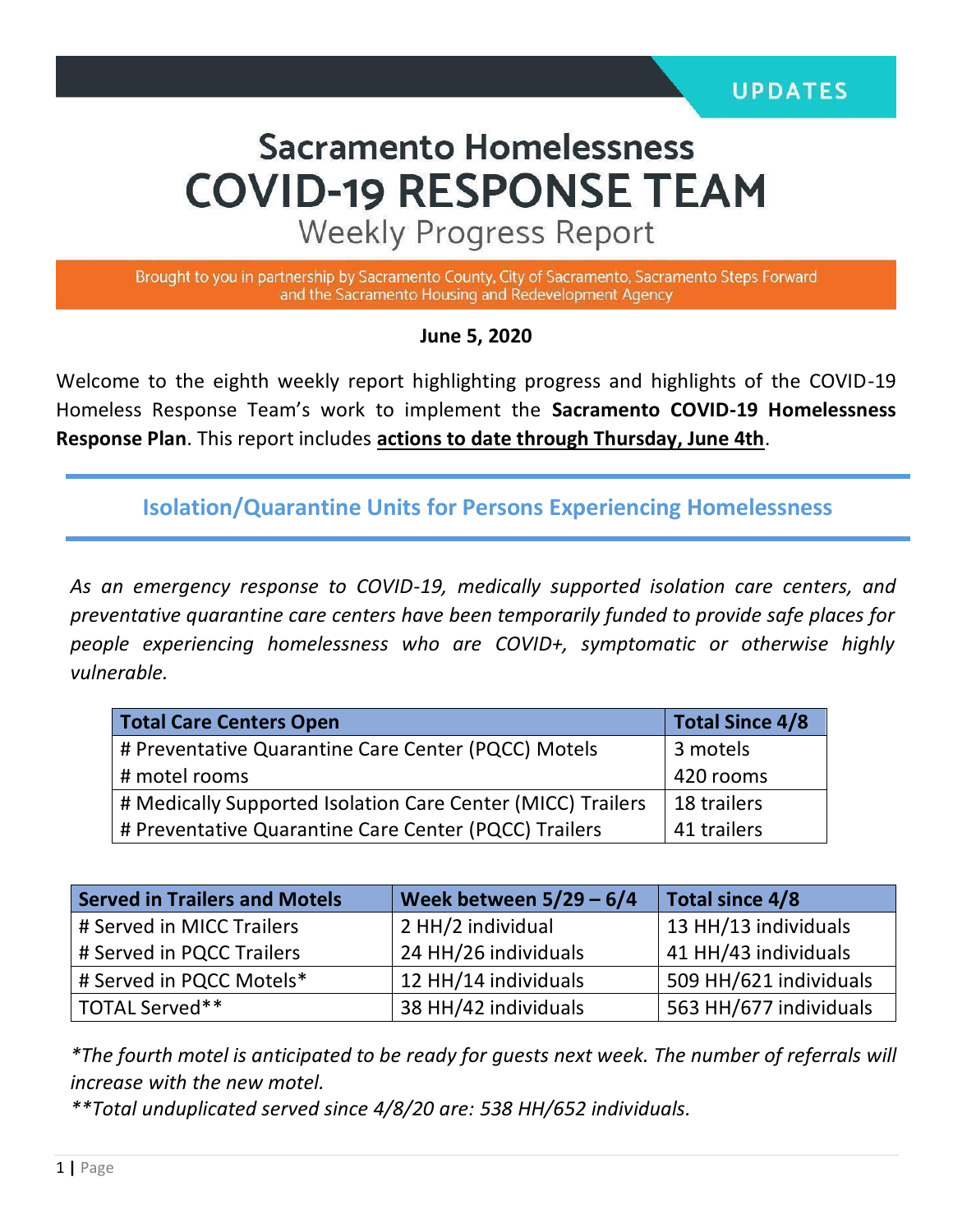- A small number of Registered Nurses from the COVID-19 Medical Assistance and Supply Team (CMAST) will remain onsite to support the MICC-trailers and another number have been diverted to PQCC-motels and will provide onsite support to guests 7-days per week.
- Designated referral partners who are referring into the program include hospitals, Federally Qualified Health Clinics (FQHCs), outreach teams, correctional health, emergency shelters, law enforcement and other homeless service providers.



*Photo by: City of Sacramento*

#### **Ensuring Safety and Health for Persons Living Outdoors**

*This strategy is focused around providing coordinated support to people who are unsheltered to remain safely in place per CDC guidance to slow the spread of COVID-19.*

| <b>Sanitation Stations</b>  | Total since 4/8 |  |  |
|-----------------------------|-----------------|--|--|
| <b>Handwashing Stations</b> |                 |  |  |
| Toilets                     |                 |  |  |
| Locations                   |                 |  |  |

*\*Placement of stations is dynamic, and equipment may be moved*

| <b>Encampment Activities</b>             | Week between<br>$5/29 - 6/4$ | Total since 4/8 |
|------------------------------------------|------------------------------|-----------------|
| # Meals served through Loaves and Fishes | 1,000                        | 8,600           |
| # Meals served by Sacramento Covered     |                              | 14,800          |
| # Meals served by volunteer groups*      | 5,969                        | 23,876          |

*\*This is the fourth week of tracking for meals served by volunteer groups, which includes organizations funded by Donate4Sacramento. We will continue to report on this number.*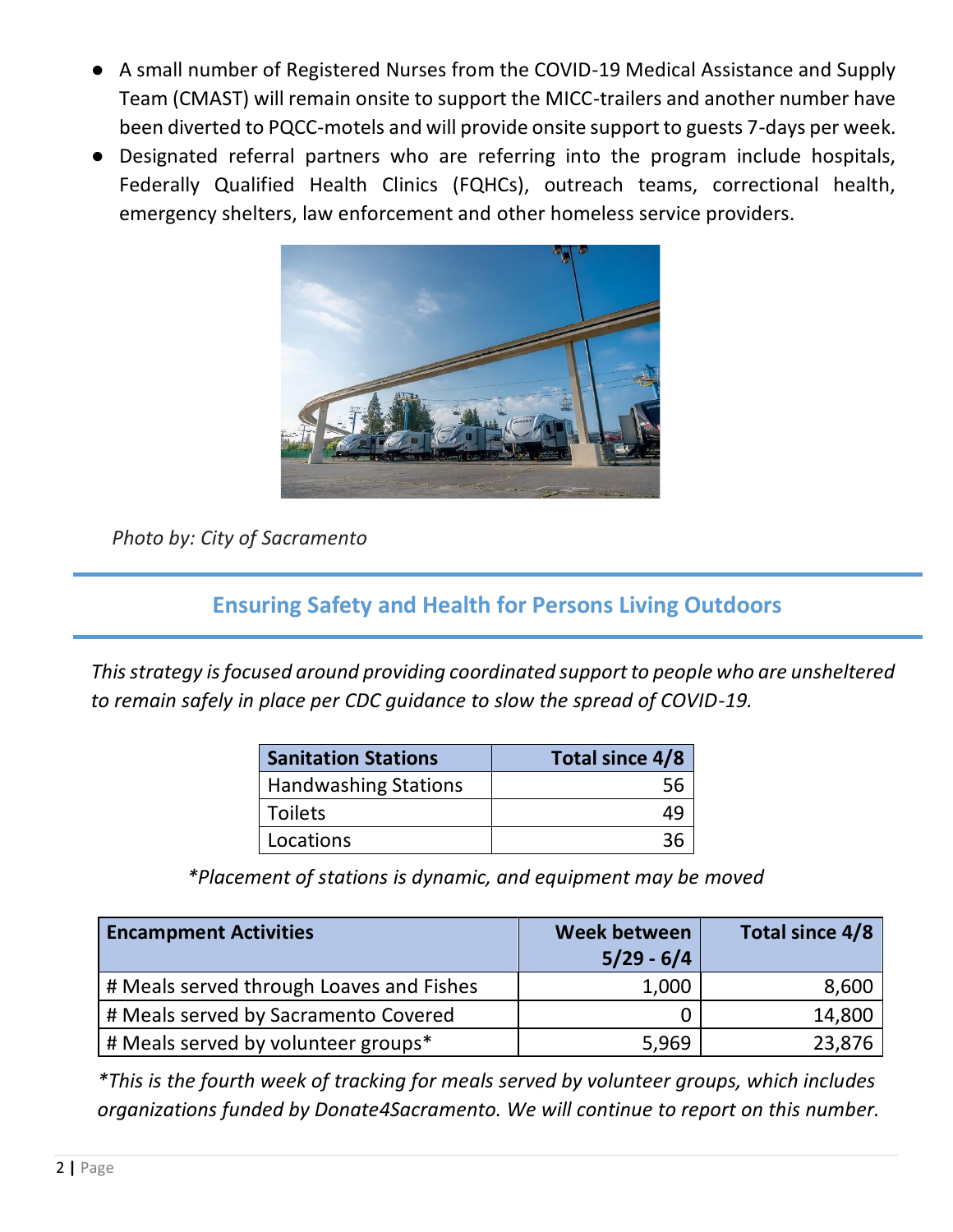| <b>Encampments and Outreach</b>                | Total |
|------------------------------------------------|-------|
| # Designated Outreach Navigators               | 37    |
| # Encampments Identified with 20+ individuals  | 43    |
| # Encampments Identified with < 20 individuals | 39    |
| <b>TOTAL Encampments Identified</b>            | 87    |

- The Response Team pilot expansion of water bottle delivery to six sites with satellite delivery services for one month began on Monday. 6-12 pallets of water are being distributed per week using this method. Additional methods for providing water continue to be assessed as well.
- A network of 28 volunteer groups, 20 groups funded by Donate4Sacramento, have been delivering food and water to encampments.
- Medical assistance has been provided to 55 encampment areas to date by volunteer medical students from UC Davis Medical School and California Northstate University, local health care providers and a Medical Integrated Health Unit, and by the WellSpace Health Street Nursing program.
- A private provider of trash removal services provides clean-up near sanitation station locations and in areas where food is distributed. This COVID related service augments clean-up occurring by the City and County.
- Servicing of sanitation stations is included with the deployment of the stations and will continue.





*Photos by: Hector Amezcua*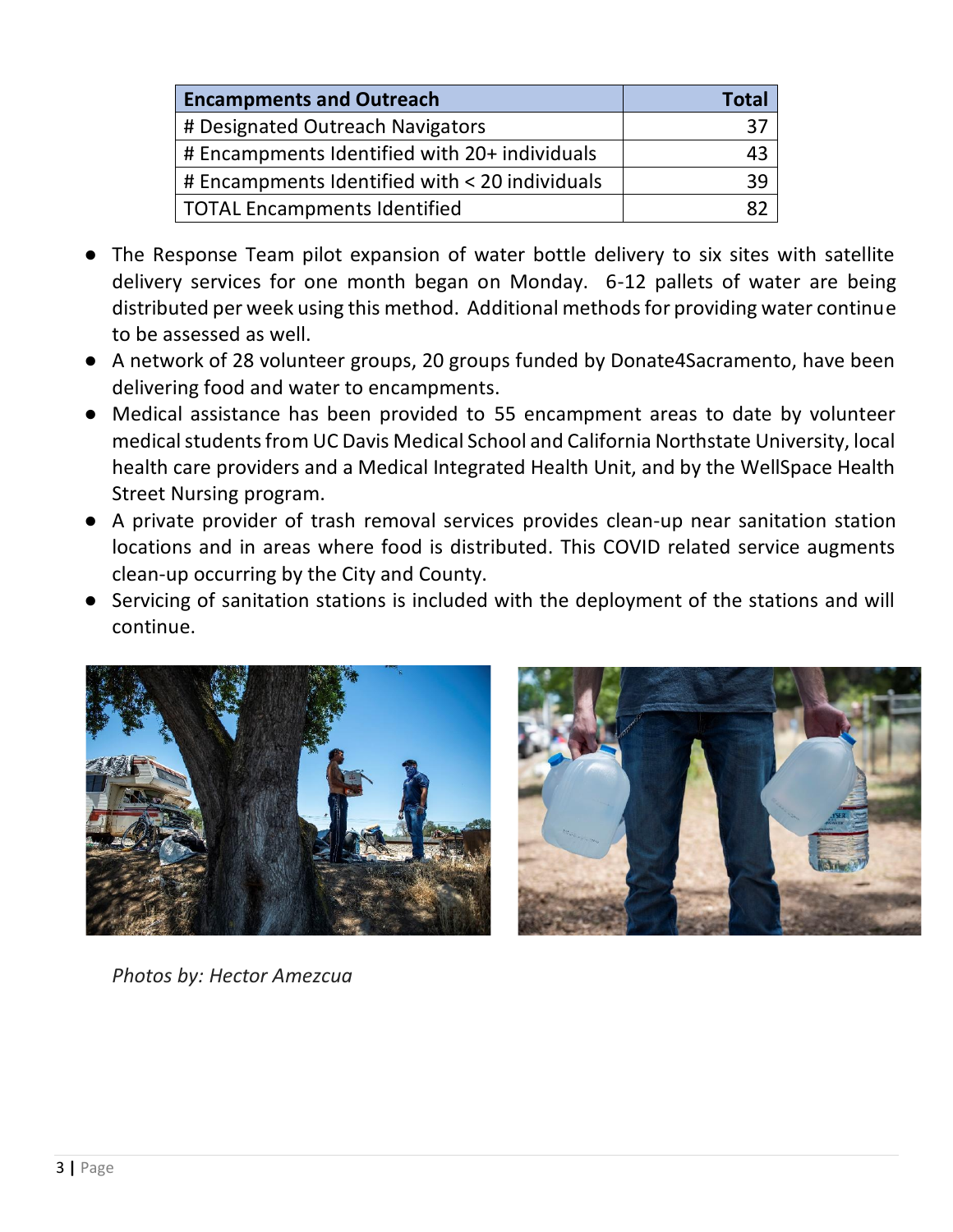## **Keeping Existing Emergency Shelters Safe and Operational**

*This strategy ensures that existing shelters can safely remain open following CDC guidelines, moving vulnerable guests into COVID prevention care centers, and continuing to serve the general homeless populations.* 

- Elica Health's Health on Wheels mobile clinic continues to visit eight congregate shelters per week to provide primary care, emergency dental services and testing for COVID-19.
- The Nurse Advice Line for shelter staff to access real-time, health services support is as follows: Monday-Friday 9-5PM and Saturday-Sunday 10AM-4PM.
- Held weekly calls with private and publicly funded shelters.



*Photos by: Hector Amezcua*

## **COVID Testing**

*County Public Health with medical partners are completing robust COVID testing at shelters, encampments and isolation/quarantine care centers with the goal of being able to do widespread testing to ensure the health and safety of people experiencing homelessness.* 

| <b>Testing Locations</b> | <b>Testing Partner</b> | # Tests             | <b>Positive</b> | <b>Negative</b> | <b>Pending</b> |
|--------------------------|------------------------|---------------------|-----------------|-----------------|----------------|
|                          |                        | <b>Administered</b> | <b>Results</b>  | <b>Results</b>  | <b>Tests</b>   |
| <b>Shelters</b>          | Elica Health           | 183                 | 0               | 183             | 0 <sup>1</sup> |
| Encampments              | Joan Viteri            | 97                  | 0               | 97              | $\overline{0}$ |
|                          | <b>Memorial Clinic</b> |                     |                 |                 |                |
| Isolation/Quarantine     | <b>DHS Medical</b>     | 197                 |                 | 196             | 0 <sub>1</sub> |
| <b>Care Centers</b>      | <b>Staff</b>           |                     |                 |                 |                |